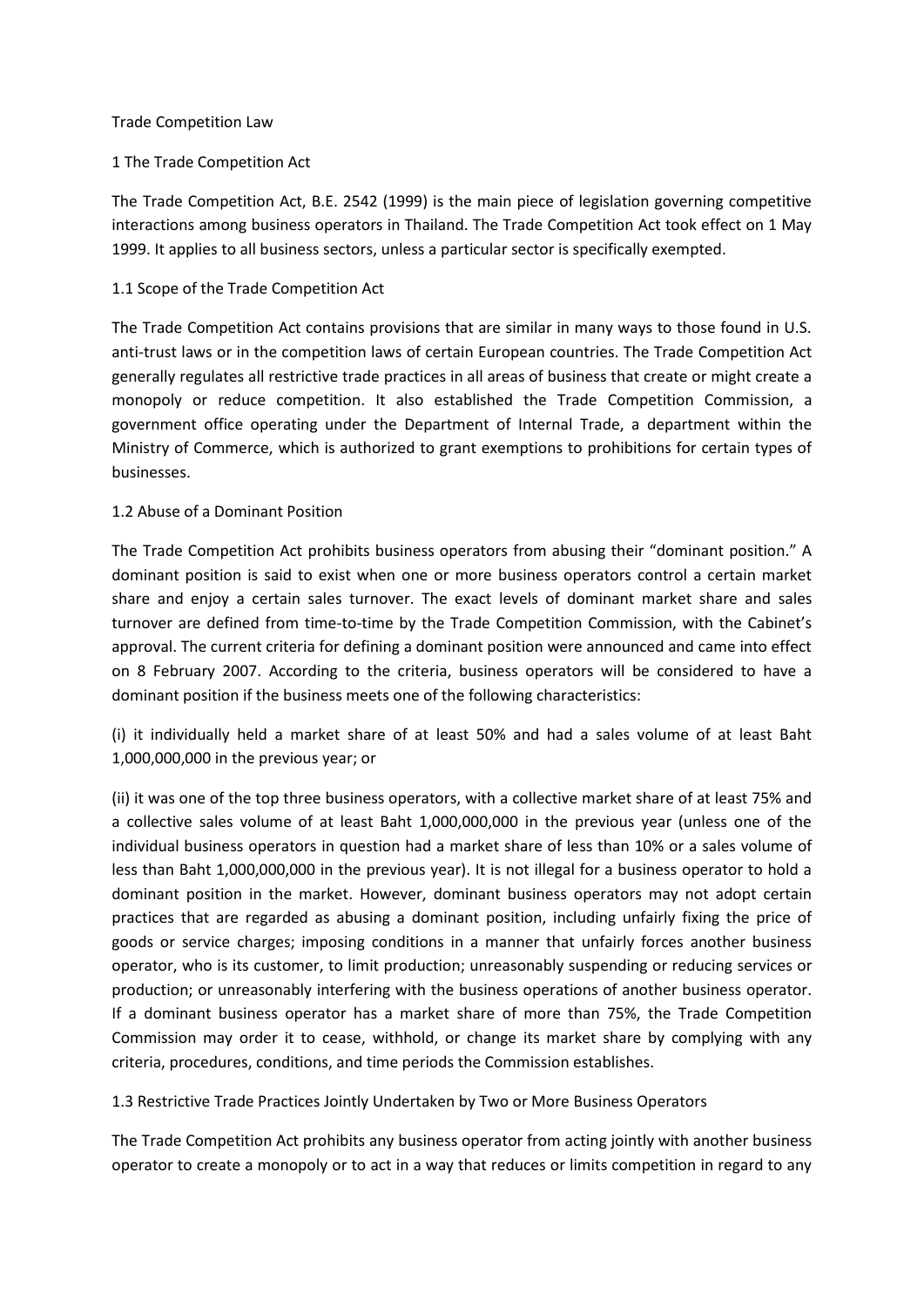goods or services, including entering into agreements or discussions regarding price or volume fixing, or market allocations.

## 1.4 Restrictive Trade Practices Jointly Undertaken with Overseas Business Operators

The Trade Competition Act also prohibits any business operator in Thailand from using a relationship with an overseas business operator to limit the ability of individuals in Thailand to purchase goods or services directly from such overseas business operator. This provision applies to business relationships formed by contracts, policies, partnerships, shareholdings, or other comparable methods. A clear example is the case of business operators who act as sole distributors of imported goods in Thailand. The sole distributor should not, either directly or indirectly, limit opportunities of another person in Thailand to purchase goods or services directly from an overseas business operator, for his or her own consumption.

## 1.5 Anti-competitive Mergers and Acquisitions

The Trade Competition Act prohibits any business operator from effecting a merger that may result in a monopoly or unfair competition, without the pre-merger permission of the Trade Competition Commission. Share acquisitions, asset acquisitions, and amalgamations all fall within the ambit of the Trade Competition Act. The Commission can prescribe conditions for the mergers that are subject to the pre-merger permission requirement, with such conditions stipulating combined market share, sales turnover, and amount of capital/shares or assets. However, the Commission has yet to prescribe any conditions of this kind.

# 1.6 Other Acts that Restrict Competition

As a "catch-all" provision, the Trade Competition Act generally prohibits any business operator from doing anything outside the bounds of free and fair competition, which could destroy, damage, hinder, obstruct, or limit the operation of another party's business. While there are no guidelines explaining this catch-all provision, it is clear that in order to claim that a business operator's trade practices are unfair, the claimant must prove that such action or conduct resulted in destruction, damage, obstruction, or limitation of the business operations of other business operators.

## 1.7 Permissible Restrictive Trade Practices

If certain restrictive trade practices constitute a monopoly or reduce competition but are deemed commercially necessary, they may still be undertaken by or between two or more business operators, provided the prior permission of the Trade Competition Commission is obtained.

## 1.8 Trade Competition Commission

The Trade Competition Commission consists of representatives of various government agencies, and can include eight to twelve experts. At least half of its members must be appointed from the private sector. The Commission is empowered to, among other things:

• make recommendations to the Minister on Ministerial Regulations to be issued under the Trade Competition Act;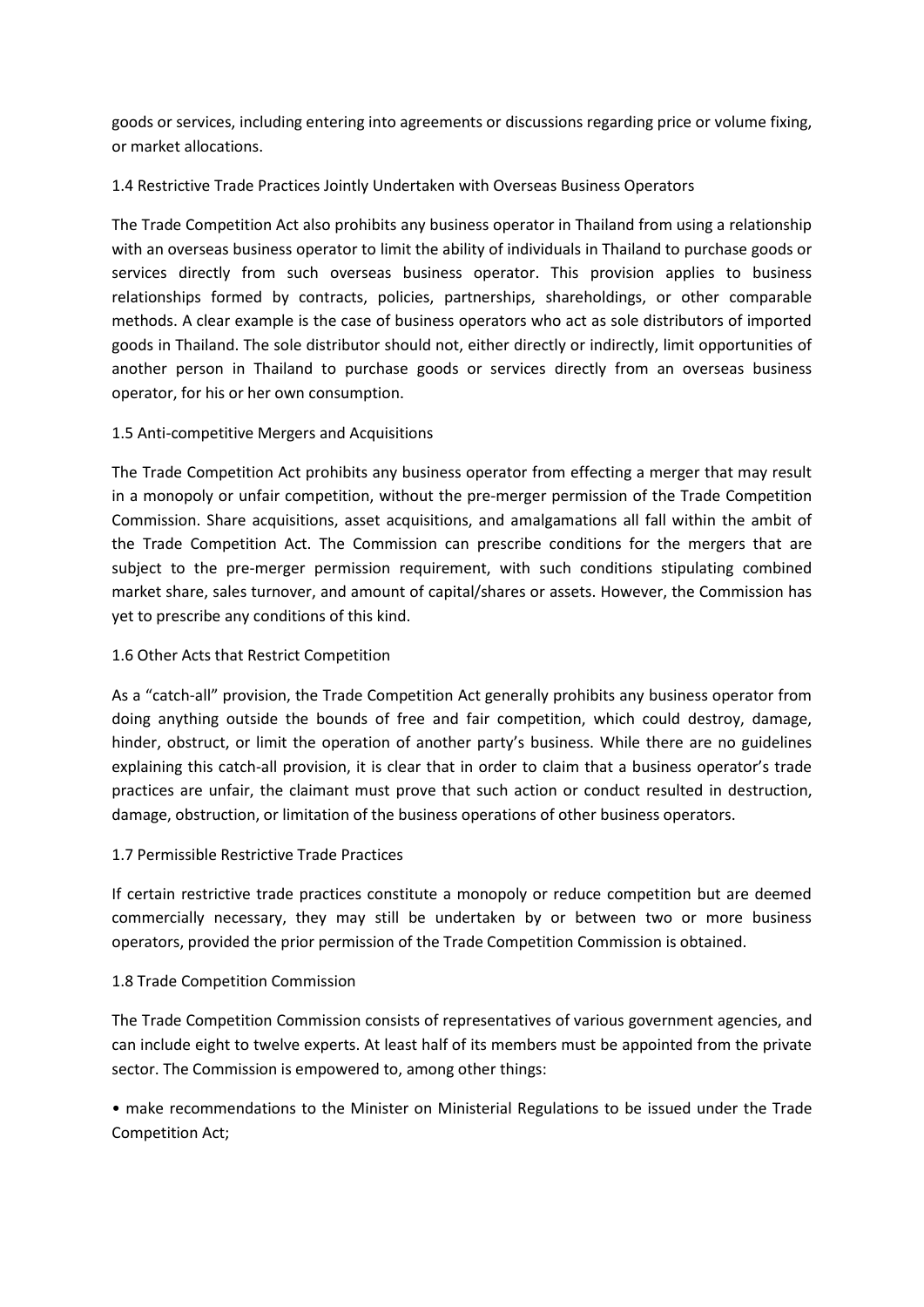• determine the market share and sales turnover that would constitute a dominant position for any business;

- consider complaints regarding violations of the Trade Competition Act;
- consider applications for permission for mergers or for permissible restrictive trade practices; and

• institute criminal legal action in respect to violations of certain prohibited restrictive trade practices, in response to petitions by aggrieved parties.

In addition, if the Commission believes that any business operator is acting in violation of the prohibitions on restrictive trade practices, it may order the business operator to cease, withhold, or correct the violation. In its exercise of this power, the Trade Competition Act clearly provides that the Commission cannot be held responsible to a business operator for any damages that arise.

1.9 Violation of the Trade Competition Act

If a business operator illicitly engages in a restrictive trade practice that injures another party, the injured party may seek compensatory damages from the operator. This right to compensation may be interpreted as extending to any business competitor or individual consumer who has been injured as a result of a violation. The injured party must file a claim within one year after it learns of or should have learned of the violation. In addition, the Trade Competition Act permits the Consumer Protection Board, or any association established under the consumer protection law, to take legal action on behalf of either an individual consumer or a member of the association. The maximum penalties for violating the Trade Competition Act are imprisonment for up to three years and/or a fine of up to Baht 6 million. A multiple penalty is imposed for repeated violations. A business operator's violation of an order of the Trade Competition Commission attracts a penalty of imprisonment for up to three years or a fine ranging from Baht 2 million to Baht 6 million, plus a daily fine of Baht 50,000 during the period of the violation. If a juristic person commits an offense, any managing directors, partners, or people responsible for the operation of the juristic person's business are also personally liable to the same penalties. The only defense available to any of these people is that they must be able to prove that the violation was committed by the juristic person without their knowledge or consent, or that they took reasonable actions to prevent the violation.

#### 1.10 Exemptions from the Trade Competition Act

The Trade Competition Act applies to agricultural, industrial, financial, insurance, and other service businesses, but not to:

- central, provincial, or local government agencies;
- state-owned enterprises;
- agricultural cooperatives established by law; and
- other businesses, as prescribed in Ministerial Regulations from time-to-time.

As of the date of publication, no regulations have been issued by the Ministry of Commerce exempting particular businesses from the Trade Competition Act.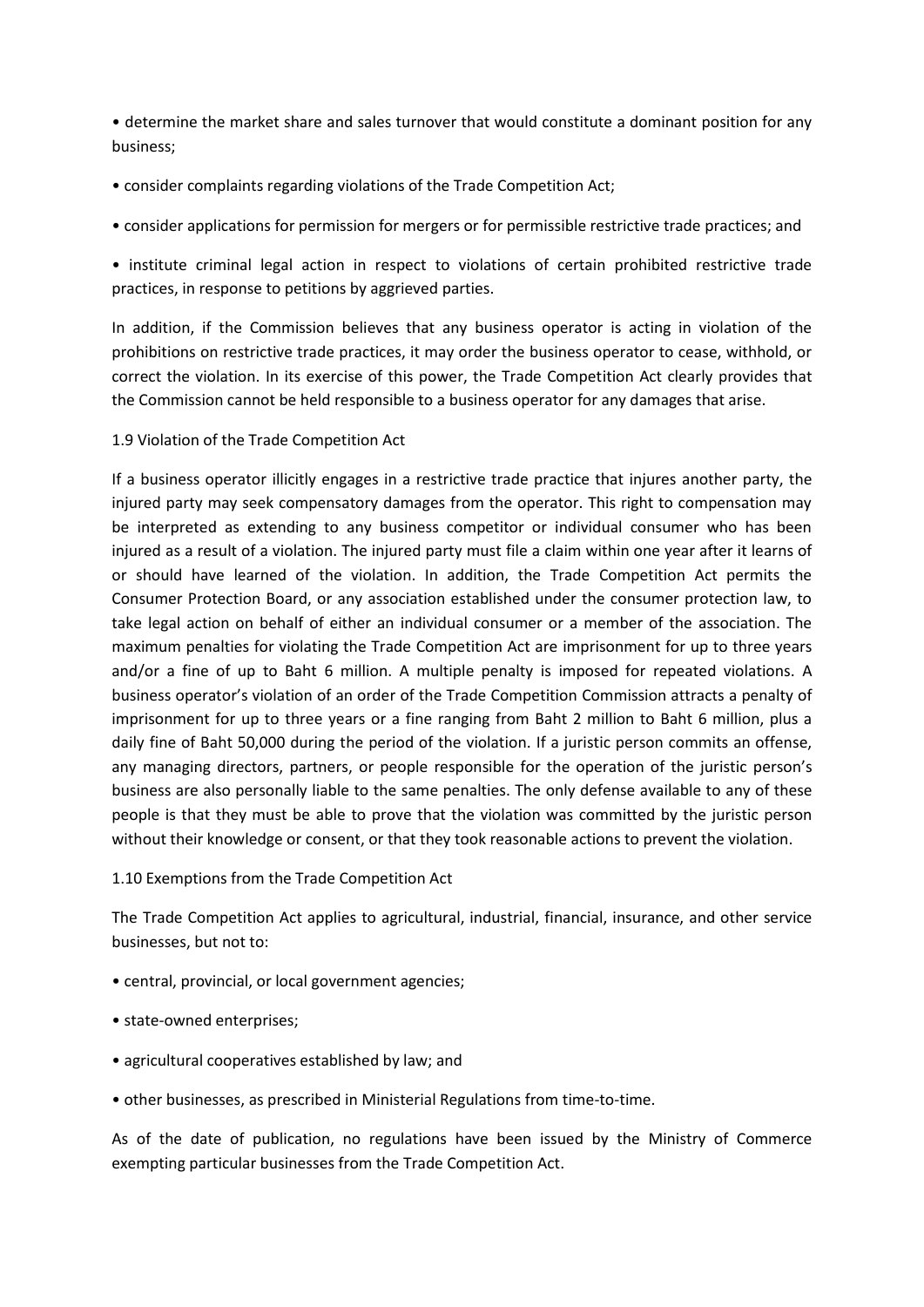#### 2 The Prices of Goods and Services Act

#### 2.1 Scope of the Prices of Goods and Services Act

The Prices of Goods and Services Act, B.E. 2542 (1999) established the Central Prices of Goods and Services Committee, whose function is to prevent price fixing and unfair trade practices relating to designated goods and services. The Act only applies to goods or services designated by the Committee. That is, the Committee has the power, with the Cabinet's approval, to announce its control over any goods or services so as to prevent price fixing or unfair trade conditions and practices in respect to such goods or services. Once announced by the Committee, the controls can continue for up to one year, unless they are extended by another announcement.

#### 2.2 The Central Prices of Goods and Services Committee

The Committee consists of representatives of various government agencies, and includes four to eight members designated as experts. At least half of its members must be nominated by the private sector. The Committee has the ability to impose an extensive set of regulatory measures for any goods or services under its control. For example, it can fix minimum and/or maximum purchase prices for goods or services, or can fix prices at a particular level. To supplement the Committee's tasks in areas outside Bangkok, the Act also established provincial committees.

#### 2.3 Prohibitions and Control Measures

The Prices of Goods and Services Act prohibits:

• any person from (i) hoarding controlled goods, by having in their possession a volume exceeding the limit prescribed in the Committee's announcement; (ii) storing controlled goods in places other than those notified to the competent officials; (iii) refusing to distribute controlled goods for sale or to offer them for sale in the ordinary course of trade; and (iv) delaying the sale or delivery of controlled goods without reasonable cause; and

• any service provider of controlled services from ceasing to provide the controlled services in the ordinary course of trade and from refusing to provide controlled services or delaying the provision of controlled services, without reasonable cause.

The Act also prohibits any business operator from willfully causing the price of any good or service to become unreasonably low or high. Other control measures under the Act include the Committee's power to require manufacturers, sellers, distributors, or importers of controlled goods or services to notify the Committee's Secretary General of sales prices, standards, qualities, sizes, quantities, weights per unit, and the composition of controlled goods or services, and to display prices for any goods or services.

Violations of the Prices of Goods and Services Act are punishable by imprisonment ranging from one month to seven years and/or a fine ranging from Baht 2,000 to Baht 140,000, depending on the type of offense committed. If the violation is committed by a juristic person, its managing directors, managing partners, or other people responsible for its business operations may also be personally liable to the same penalties, unless they can prove that the action in question was conducted